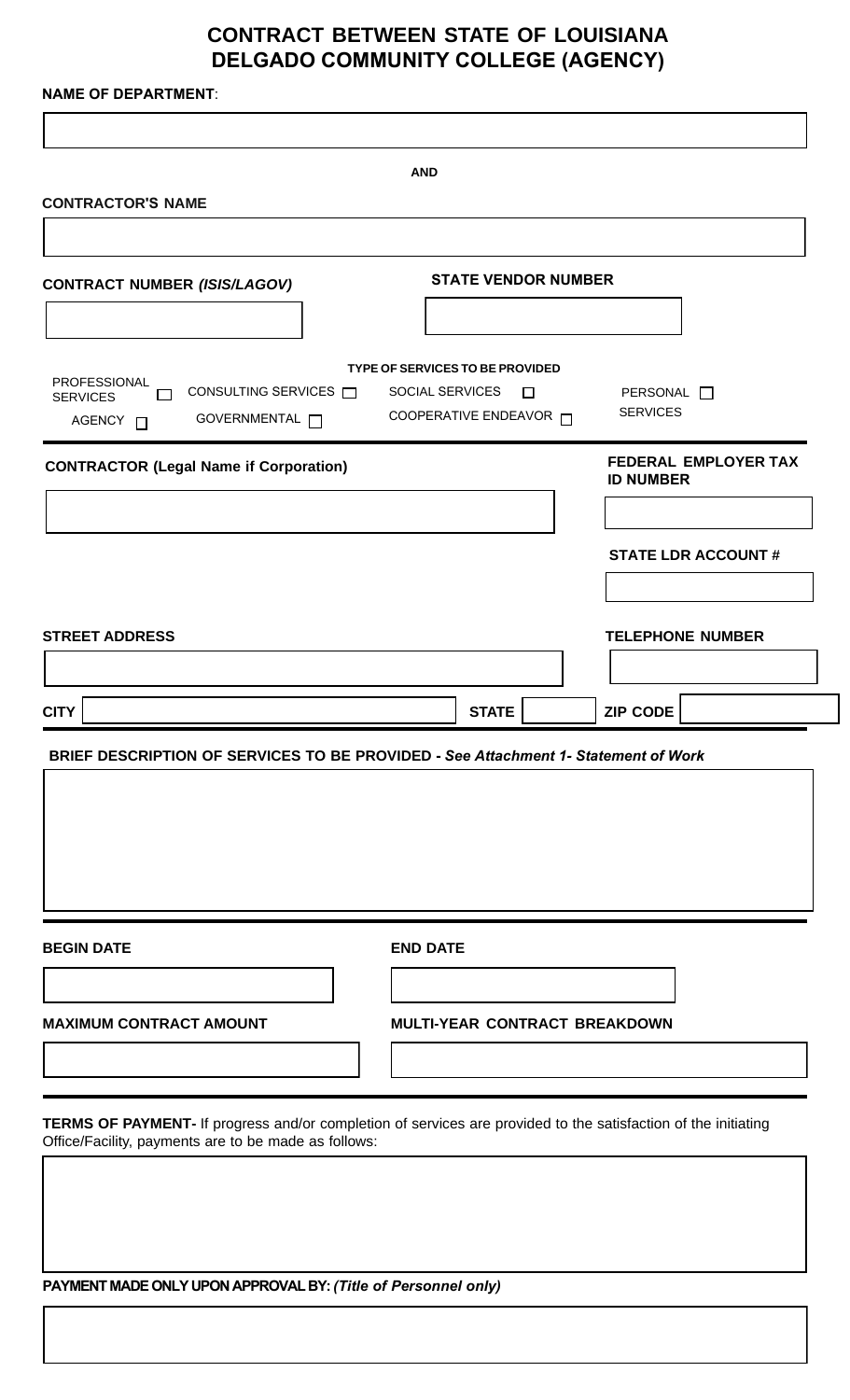#### **Taxes**

Before the contract may be approved, La. R.S. 39:1624(A)(10) requires the Office of State Procurement to determine that the Contractor is current in the filing of all applicable tax returns and reports and in the payment of all taxes, interest, penalties, and fees owed to the state and collected by the Department of Revenue. The Contractor shall provide its sevendigit LDR Account Number to the State for this determination. The State's obligations are conditioned on the Contractor resolving any identified outstanding tax compliance discrepancies with the Louisiana Department of Revenue within seven (7) days of such notification. If the Contractor fails to resolve the identified outstanding tax compliance discrepancies within seven days of notification, then the using agency may proceed with alternate arrangements without notice to the Contractor and without penalty.

## **Termination for Cause**

Should the State determine that the Contractor has failed to comply with the Contract's terms, the State may terminate the Contract for cause by giving the Contractor written notice specifying the Contractor's failure. If the State determines that the failure is not correctable, then the Contract shall terminate on the date specified in such notice. If the State determines that the failure may be corrected, the State shall give a deadline for the Contractor to make the correction. If the State determines that the failure is not corrected by the deadline, then the State may give additional time for the Contractor to make the corrections or the State may notify the Contractor of the Contract termination date.

If the Contractor seeks to terminate the Contract, the Contractor shall file a complaint with the Chief Procurement Officer under La. R.S. 39:1672.2-1672.4.

#### **Termination for Convenience**

State may terminate the Contract at any time without penalty by giving thirty (30) days written notice to the Contractor of such termination or negotiating with the Contractor a termination date. Contractor shall be entitled to payment for deliverables in progress, to the extent the State determines that the work is acceptable.

#### **Remedies for Default**

Any claim or controversy arising out of this contract shall be resolved by the provisions of LSA - R.S. 39:1672.2 - 1672.4.

## **Other Remedies**

If the Contractor fails to perform in accordance with the terms and conditions of this Contract, or if any lien or claim for damages, penalties, costs and the like is asserted by or against the State, then, upon notice to the Contractor, the State may pursue all remedies available to it at law or equity, including retaining monies from amounts due the Contractor and proceeding against any surety of the Contractor.

## **Governing Law**

This Contract shall be governed by and interpreted in accordance with the laws of the State of Louisiana, including but not limited to La. R.S. 39:1551-1736; rules and regulations; executive orders; standard terms and conditions, special terms and conditions, and specifications listed in the RFP(if applicable); and this Contract. Venue of any action brought, after exhaustion of administrative remedies, with regard to this Contract shall be in the Nineteenth Judicial District Court, Parish of East Baton Rouge, State of Louisiana.

## **E-Verify**

Contractor acknowledges and agrees to comply with the provisions of La. R.S. 38:2212.10 and federal law pertaining to E-Verify in the performance of services under this Contract.

#### **Record Ownership**

All records, reports, documents and other material delivered or transmitted to Contractor by State shall remain the property of State, and shall be returned by Contractor to State, at Contractor's expense, at termination or expiration of the Contract. All material related to the Contract and/or obtained or prepared by Contractor in connection with the performance of the services contracted for herein shall become the property of State, and shall be returned by Contractor to State, at Contractor's expense, at termination or expiration of the Contract.

## **Commissioner's Statements**

Statements, acts and omissions made by or on behalf of the Commissioner of Administration regarding the RFP or RFP process, this Contract, any Contractor and/or any subcontractor of the Contractor shall not be deemed a conflict of interest when the Commissioner is discharging her duties and responsibilities under law, including, but not limited, to the Commissioner of Administration's authority in procurement matters.

## **Contractor's Cooperation**

The Contractor has the duty to fully cooperate with the State and provide any and all requested information, documentation, etc. to the state when requested. This applies even if this Contract is terminated and/or a lawsuit is filed. Specifically, the Contractor shall not limit or impede the State's right to audit or shall not withhold State owned documents.

## **Assignability**

Contractor may assign its interest in the proceeds of this Contract to a bank, trust company, or other financial institution. Within ten calendar days of the assignment, the Contractor shall provide notice of the assignment to the State and the Office of State Procurement. The State will continue to pay the Contractor and will not be obligated to direct payments to the assignee until the State has processed the assignment.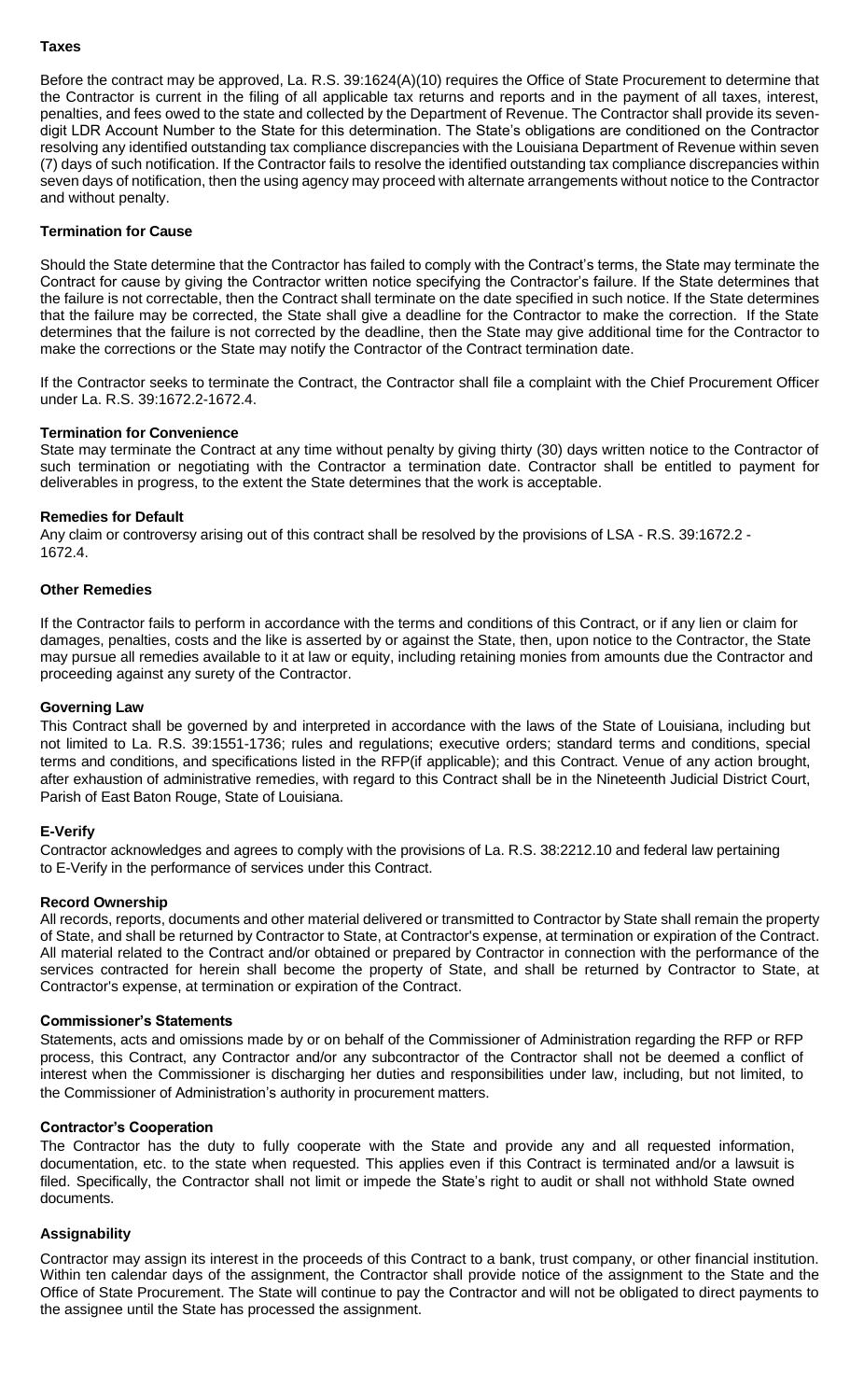Except as stated in the preceding paragraph, Contractor shall only transfer an interest in the Contract by assignment, novation, or otherwise, with prior written consent of the State. The State's written consent of the transfer shall not diminish the State's rights or the Contractor's responsibilities and obligations.

## **Right to Audit and Record Retention**

Any authorized agency of the State (e.g. Office of the Legislative Auditor, Inspector General's Office, etc.) and of the Federal Government has the right to inspect and review all books and records pertaining to services rendered under this contract for a period of five years from the date of final payment under the prime contract and any subcontract. The Contractor and subcontractor shall maintain such books and records for this five-year period and cooperate fully with the authorized auditing agency. Contractor and subcontractor shall comply with federal and state laws authorizing an audit of their operations as a whole, or of specific program activities.

## **Fiscal Funding**

The continuation of this contract is contingent upon the appropriation of funds to fulfill the requirements of the contract by the legislature. If the legislature fails to appropriate sufficient monies to provide for the continuation of the contract, or if such appropriation is reduced by the veto of the Governor or by any means provided in the appropriations act to prevent the total appropriation for the year from exceeding revenues for that year, or for any other lawful purpose, and the effect of such reduction is to provide insufficient monies for the continuation of the contract, the contract shall terminate on the date of the beginning of the first fiscal year for which funds are not appropriated.

## **Non-Discrimination**

Contractor agrees to abide by the requirements of the following as applicable and amended: Title VI of the Civil Rights Act of 1964 and Title VII of the Civil Rights Act of 1964; Equal Employment Opportunity Act of 1972; Federal Executive Order 11246; the Rehabilitation Act of 1973; the Vietnam Era Veteran's Readjustment Assistance Act of 1974; Title IX of the Education Amendments of 1972; Age Discrimination Act of 1975; Fair Housing Act of 1968; and, Americans with Disabilities Act of 1990.

Contractor agrees not to discriminate in its employment practices, and will render services under this contract without regard to race, color, religion, sex, sexual orientation, national origin, veteran status, political affiliation, disability, or age in any matter relating to employment. Any act of discrimination committed by Contractor, or failure to comply with these statutory obligations when applicable shall be grounds for termination of this contract.

## **Continuing Obligation**

Contractor has a continuing obligation to disclose any suspensions or debarment by any government entity, including but not limited to General Services Administration (GSA). Failure to disclosed may constitute grounds for suspension and/or termination of the Contract and debarment from future Contracts.

## **Eligibility Status**

Contractor, and each tier of Subcontractors, shall certify that it is not on the List of Parties Excluded from Federal Procurement or Nonprocurement Programs promulgated in accordance with E.O.s 12549 and 12689, "Debarment and Suspension," as set forth at 24 CFR part 24.

## **Confidentiality**

Contractor shall protect from unauthorized use and disclosure all information relating to the State's operations and data (e.g. financial, statistical, personal, technical, etc.) that becomes available to the Contractor in carrying out this Contract. Contractor shall use protecting measures that are the same or more effective than those used by the State. Contractor is not required to protect information or data that is publicly available outside the scope of this Contract; already rightfully in the Contractor's possession; independently developed by the Contractor outside the scope of this Contract; or rightfully obtained from third parties.

Under no circumstance shall the Contractor discuss and/or release information to the media concerning this project without prior express written approval of the State.

## **Amendments**

Any modification to the provisions of this Contract shall be in writing, signed by all parties, and approved by the required authorities.

## **Prohibition of Discriminatory Boycotts of Israel**

In accordance with R.S. 39:1602.1, for any contract for \$100,000 or more and for any contractor with five or more employees, the Contractor certifies that neither it nor its subcontractors are engaged in a boycott of Israel, and that the Contractor and any subcontractors shall, for the duration of this contract, refrain from a boycott of Israel. The State reserves the right to terminate this contract if the Contractor, or any Subcontractor, engages in a boycott of Israel during the term of this contract.

# **Cybersecurity Training**

In accordance with La. R.S. 42:1267(B)(3) and the State of Louisiana's Information Security Policy, if the Contractor, any of its employees, agents, or subcontractors will have access to State government information technology assets, the Contractor's employees, agents, or subcontractors with such access must complete cybersecurity training annually, and the Contractor must present evidence of such compliance annually and upon request. The Contractor may use the cybersecurity training course offered by the Louisiana Department of State Civil Service without additional cost or may use any alternate course approved in writing by the Office of Technology Services.